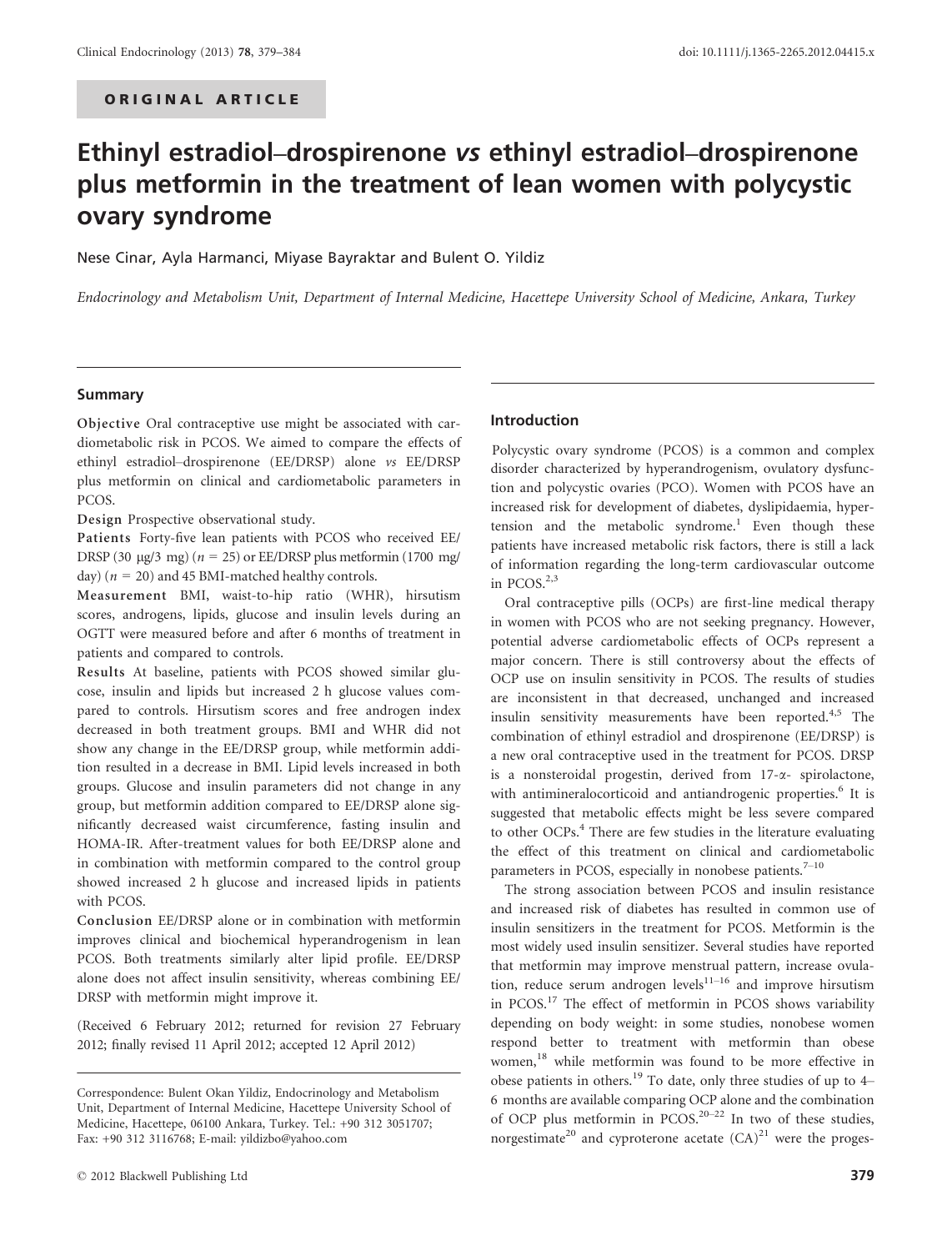tins used in the OCP, whereas one study in normal and overweight PCOS women compared the DRSP containing OCP alone vs in combination with metformin or cyproterone acetate.<sup>22</sup> In this study, we aimed to compare the effects of EE/ DRSP alone or in combination with metformin on clinical and cardiometabolic parameters in lean women with PCOS  $(BMI \leq 27$  kg/m<sup>2</sup>).

# Materials and methods

# Subjects

Forty-five lean, normal glucose-tolerant patients with PCOS  $(BMI < 27 \text{ kg/m}^2)$  of 83 patients, who attended to the Outpatient Clinic of Endocrinology and Metabolism of Hacettepe University between January 1 and December 31, 2008 were enrolled in this prospective observational study. The patients were not taking any medication including oral contraceptives and insulin sensitizers. All patients fulfilled the diagnostic criteria for PCOS according to revised 2003 Rotterdam criteria.<sup>23</sup> Hyperandrogenism and chronic oligo-anovulation were defined as previously described.<sup>24</sup> Hirsutism was defined as modified FG score (mFG)  $>$  7. PCO was defined as the presence of  $>$  12 follicles in each ovary each measuring 2–9 mm in diameter and/or increased ovarian volume (>10 ml; Rotterdam 2004). Women with a secondary endocrine disorder, such as hyperprolactinaemia, nonclassical form of congenital adrenal hyperplasia, thyroid function disorder, androgen secreting tumours and women with contraindications to OCP use were excluded, as suggested.<sup>23</sup> Forty-five BMI-matched healthy women without features of hyperandrogenism, oligo-amenorrhoea or PCO formed the control group. The control group was included to determine whether baseline and after-treatment cardiometabolic features of lean patients with PCOS differ from healthy women from the background population. The study was approved by the Local Ethics Committee of the Hacettepe University School of Medicine, and informed consent was obtained from all subjects.

### Study design

All participants were evaluated by means of a standardized form that included a medical history and physical examination. Weight, height, waist and hip circumferences (waist: midway between the lower rib margin and the iliac crest, hip: widest circumference over the great trochanters) were measured. The body mass index [BMI; weight (kilograms)/height (metres)<sup>2</sup>] and waist-to-hip ratio (WHR) were calculated. Hirsutism was evaluated by modified Ferriman–Gallwey scoring system.

An OGTT was performed at 08·00–10·00 AM after a 3 day, 300 g carbohydrate diet and an overnight fast of 10–14 h. A 75 g oral glucose load was administered, and blood samples for glucose and insulin determinations were collected through an intravenous cannula at 0 and 120 min. Additional baseline blood samples were obtained for hormonal and metabolic parameters. Hormonal evaluation included total testosterone, androstenedione, dehydroepiandrosterone sulphate (DHEAS) and sex hormone-binding globulin (SHBG), whereas metabolic evaluation included total cholesterol, triglycerides (TG) and high-density lipoprotein cholesterol (HDL-C). All subjects were studied at baseline, during the follicular phase of the menstrual cycle (2– 5 days after onset of last spontaneous or progestin-induced menstrual bleeding).

Patients received EE/DRSP (30 µg/3 mg) alone for 21 days on and 7 days off or EE/DRSP in combination with metformin  $(2 \times 850 \text{ m}g/day)$  for a duration of 6 months. All laboratory tests were repeated after treatment. None of the patients took any concurrent medication during the study.

Free androgen index  $(FAI = [testosterone (nm)/SHBG]$  $(nM)$ ]  $\times$  100), homoeostatic model assessment of insulin resistance (HOMA-IR = [fasting insulin (mU/l)  $\times$  fasting plasma glucose (FPG) (m<sub>M</sub>)]/22·5) and low-density lipoprotein cholesterol (LDL-C) (LDL = total cholesterol  $[HDL + (TG/5)]$ ) were calculated as previously described.<sup>24</sup>

# Assays

Blood samples were taken through venepuncture and centrifuged within 2 h after withdrawal. Serum was stored at  $-80$  °C until analysis. Testosterone and insulin concentrations were measured by chemiluminiscent immunoassay kits (Roche Diagnostics GmbH, Mannheim, Germany). The average intra- and inter-assay coefficients of variation (CV) for insulin were  $\leq 4.3\%$  and  $\leq$  3.4%, respectively. The concentration of DHEAS and androstenedione was determined by chemiluminiscent immunoassay (Immulite® 2000, Los Angeles, USA). SHBG was measured by immunoradiometric assay (ZenTech, Angleur, Belgium). Total cholesterol, TG and HDL-C concentrations were measured using enzymatic colourimetric kits with intra- and interassay CV of <10% (Roche Diagnostics GmbH, Mannheim, Germany). Plasma glucose concentration was determined by the glucose oxidase method (Olympus AU 2700, Beckmann Coulter Inc., MA, USA).

### Statistical analysis

Differences in baseline characteristics and laboratory data among the groups (each PCOS treatment group and the control group) were analysed by one-way analysis of variance (ANOVA) and post hoc Tukey's test for pairwise comparisons for normally distributed parameters, Kruskal–Wallis one-way ANOVA for parameters with skewed distribution and Mann–Whitney test for pairwise comparisons. The treatment effect was evaluated by comparing the differences before and after treatment by independent samples Student's t-test. For the primary outcome parameter, the mFG score, assuming an average change of 3 units from baseline with treatment and 3 units of standard deviation, our study has 80% power to detect a clinically significant difference of 2·5 units between groups as statistically significant with 5% type-I error level. SPSS Release 15.0 (Statistical Package for Social Sciences for Windows, SPSS Inc., Chicago, IL, USA) was used for these analyses. Values were described as mean  $\pm$  SD.  $P < 0.05$  was considered statistically significant.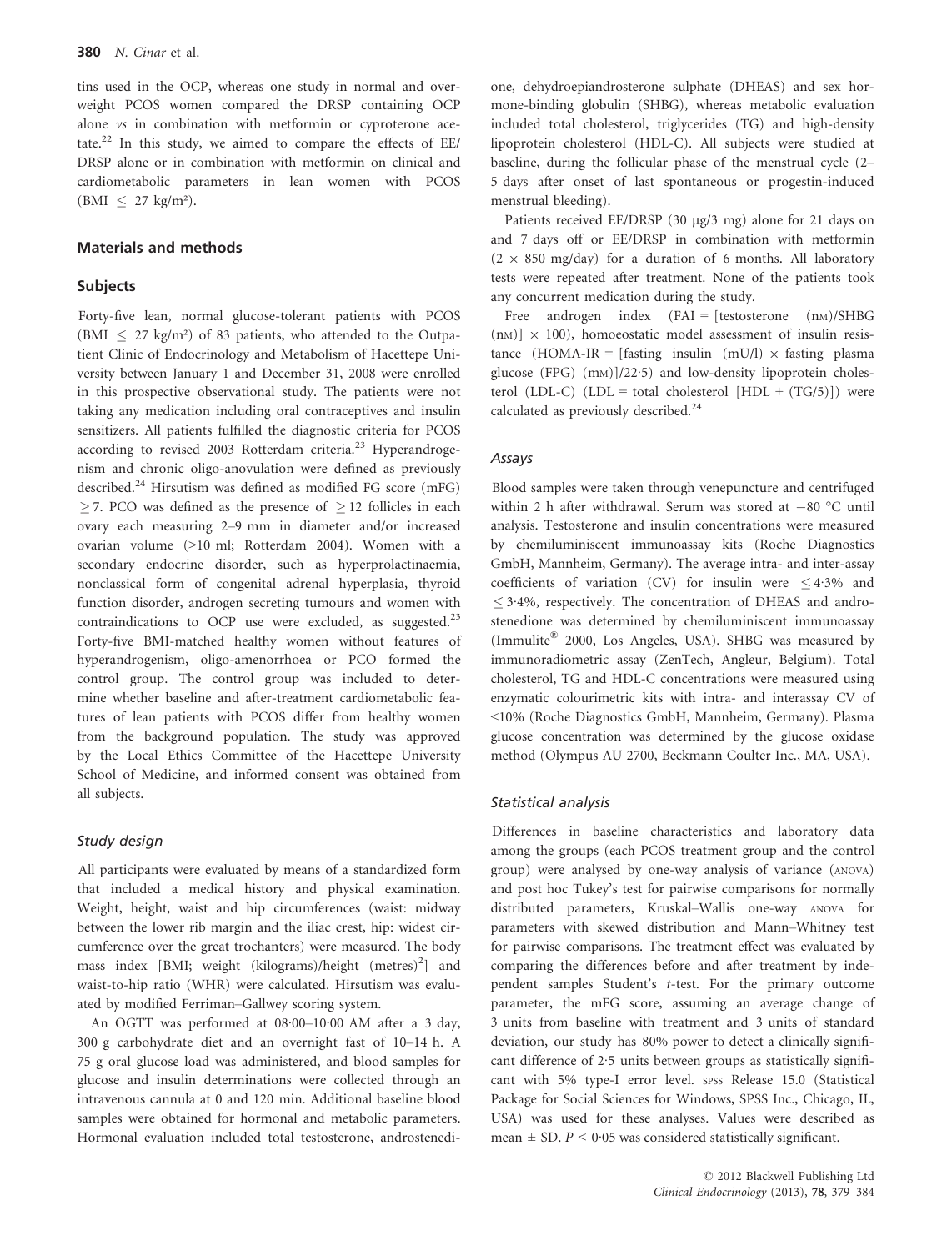# Results

A total of 90 women, 45 lean patients (BMI  $\leq$  27 kg/m<sup>2</sup>) and 45 BMI-matched controls were enrolled in the study. The participants were  $17-33$  years of age (mean  $\pm$  SD of age for control; OCP and OCP plus metformin group, respectively;  $24.0 \pm 3.6$ ,  $21·8 \pm 4·1$ ,  $21·5 \pm 4·3$ ;  $P < 0·05$ ). Table 1 shows the comparison of the clinical, hormonal and metabolic characteristics of each patient group before and after treatment and comparison with the control group. All patients had regular menses during the study.

Twenty-five patients received OCP alone, whereas 20 patients received OCP in combination with metformin. At baseline, mFG score, serum androgen levels and 2 h plasma glucose levels were significantly higher in patients with PCOS than controls  $(P < 0.05$  for all; Table 1). All the clinical and hormonal parameters were similar between the two treatment groups (NS; Table 1) except testosterone and androstenedione levels ( $P$  <  $0.05$  for both).

After treatment, while there was no change in BMI, waist circumference or WHR in the OCP group (NS; Table 1), there was a significant decrease in waist circumference ( $P < 0.05$ ; Table 1) and BMI at a P level of 0·05 in the combination group (Table 1). A significant decrease in FAI and mFG scores and a significant increase in SHBG levels were observed in both groups  $(P < 0.05$ ; Table 1). Serum levels of total cholesterol, TG, HDL-C and LDL-C increased significantly in both groups ( $P < 0.05$ ; Table 1). FPG and 2 h plasma glucose levels, fasting insulin and HOMA-IR values did not change compared with baseline values in the OCP group (NS; Table 1). On the other hand, OCP plus metformin treatment caused a nonsignificant decrease in the levels of FPG, fasting insulin and HOMA-IR values (NS; Table 1). One patient in each group developed IGT, and 2 h plasma glucose levels were analysed after exclusion of these patients. No significant change occurred in 2 h plasma glucose levels (NS; Table 1).

Comparing the effect of treatments between the groups, the changes in fasting insulin, HOMA-IR and waist circumference in the OCP plus metformin group were found to be statistically significant (*P*-values  $\leq$  0.05; Table 1).

After-treatment values for both OCP alone and in combination with metformin compared to the control group showed increased 2 h glucose and increased lipids in patients with PCOS  $(P < 0.05$  for all; Table 1).

One patient complained of oedema, and four patients in the OCP plus metformin group reported mild nausea and diarrhoea during the treatment period, but all patients completed the study.

# **Discussion**

In this prospective observational study, we compared the effects of treatment with EE/DRSP vs EE/DRSP plus metformin on the hormonal, metabolic and cardiovascular risk profiles of lean patients with PCOS. Our data showed that (i) both treatment regimes significantly improved hyperandrogenaemia (FAI) and hirsutism scores and metformin treatment did not cause an additional benefit in terms of clinical and biochemical hyperan-

Table 1. Comparison of the clinical and hormonal characteristics of OCP and OCP + metformin groups before and after treatment and the healthy control group

| Parameters                           | Control<br>$(n = 45)$      | OCP $(n = 25)$             |                              |                  | OCP + metformin $(n = 20)$    |                            |                  |                                             |
|--------------------------------------|----------------------------|----------------------------|------------------------------|------------------|-------------------------------|----------------------------|------------------|---------------------------------------------|
|                                      |                            | Baseline                   | After                        | $\boldsymbol{P}$ | Baseline                      | After                      | $\boldsymbol{P}$ | Effect<br>$P$ treatment<br>P between groups |
| BMI $(kg/m2)$                        | $22 \cdot 1 \pm 2 \cdot 2$ | $22 \cdot 1 \pm 2 \cdot 9$ | $22 \cdot 1 \pm 3 \cdot 1$   | <b>NS</b>        | $22.8 \pm 3.2$                | $22 \cdot 1 \pm 2 \cdot 3$ | 0.05             | <b>NS</b>                                   |
| Waist circumference (cm)             | $73.5 \pm 8.1$             | $73.6 \pm 8.1$             | $74.4 \pm 8.6$               | <b>NS</b>        | $74.9 \pm 10.1$               | $71.0 \pm 6.6$             | < 0.05           | < 0.05                                      |
| <b>WHR</b>                           | $0.77 \pm 0.07$            | $0.76 \pm 0.05$            | $0.78 \pm 0.05$              | <b>NS</b>        | $0.78 \pm 0.06$               | $0.76 \pm 0.06$            | NS.              | <b>NS</b>                                   |
| mFG score                            | $0.4 \pm 0.7$              | $8.9 \pm 5.1^{\circ}$      | $5.3 \pm 3.5^{\circ}$        | < 0.001          | $11 \cdot 1 \pm 4 \cdot 8^a$  | $7.6 \pm 4.6^a$            | < 0.05           | <b>NS</b>                                   |
| Total testosterone (n <sub>M</sub> ) | $1.2 \pm 0.4$              | $2.8 \pm 0.9^a$            | $2 \cdot 2 \pm 1 \cdot 0^a$  | < 0.01           | $2.1 \pm 0.9^a$               | $1.8 \pm 1.0$              | <b>NS</b>        | <b>NS</b>                                   |
| $SHBG$ ( $nm$ )                      | $56.3 \pm 37.2$            | $35.9 \pm 24.6^a$          | $159.4 \pm 63.3^{\circ}$     | < 0.001          | $31.9 \pm 29.4^{\circ}$       | $151.4 \pm 82.3^{\circ}$   | < 0.001          | <b>NS</b>                                   |
| Androstenedione (n <sub>M</sub> )    | $8.0 \pm 3.8$              | $12.9 \pm 4.5^{\circ}$     | $11 \cdot 2 \pm 3 \cdot 1^a$ | <b>NS</b>        | $9.1 \pm 3.1$                 | $9.4 \pm 4.9$              | <b>NS</b>        | <b>NS</b>                                   |
| DHEAS (m <sub>M</sub> )              | $5.9 \pm 3.2$              | $7.5 \pm 3.0^{b}$          | $5.9 \pm 3.4$                | < 0.01           | $7.6 \pm 3.3^{b}$             | $6.3 \pm 2.5$              | < 0.05           | <b>NS</b>                                   |
| FAI                                  | $2.8 \pm 1.7$              | $10.9 \pm 7.6^{\circ}$     | $1.9 \pm 1.8^{b}$            | < 0.001          | $11 \cdot 2 \pm 11 \cdot 2^a$ | $1.9 \pm 1.9^{b}$          | < 0.01           | <b>NS</b>                                   |
| $FPG$ (m <sub>M</sub> )              | $4.6 \pm 0.5$              | $4.6 \pm 0.5$              | $4.6 \pm 0.4$                | <b>NS</b>        | $4.8 \pm 0.4$                 | $4.6 \pm 0.7$              | <b>NS</b>        | <b>NS</b>                                   |
| 2 h plasma glucose (m <sub>M</sub> ) | $4.9 \pm 0.9$              | $5.7 \pm 0.9^b$            | $5.8 \pm 0.9^{b*}$           | <b>NS</b>        | $5.6 \pm 1.1^b$               | $6.1 \pm 0.9^{b*}$         | <b>NS</b>        | <b>NS</b>                                   |
| Fasting insulin (pM)                 | $65.3 \pm 26.4$            | $69.4 \pm 24.3$            | $79.9 \pm 40.3$              | <b>NS</b>        | $78.5 \pm 31.9$               | $68.1 \pm 31.9$            | <b>NS</b>        | < 0.05                                      |
| HOMA-IR                              | $1.9 \pm 0.9$              | $2 \cdot 1 \pm 0.8$        | $2.4 \pm 1.3$                | <b>NS</b>        | $2.5 \pm 1.1$                 | $2 \cdot 1 \pm 1 \cdot 0$  | <b>NS</b>        | < 0.05                                      |
| T.cholesterol (m <sub>M</sub> )      | $4.2 \pm 0.7$              | $4.2 \pm 0.9$              | $5.4 \pm 1.0^a$              | < 0.001          | $3.9 \pm 0.6$                 | $4.8 \pm 0.9^b$            | < 0.001          | <b>NS</b>                                   |
| $HDL-C$ (m <sub>M</sub> )            | $1.6 \pm 0.3$              | $1.6 \pm 0.4$              | $2.1 \pm 0.5^a$              | < 0.001          | $1.5 \pm 0.4$                 | $1.9 \pm 0.5^{b}$          | < 0.01           | <b>NS</b>                                   |
| $LDL-C$ (m $M$ )                     | $2.3 \pm 0.6$              | $2.3 \pm 0.6$              | $2.8 \pm 0.8^b$              | < 0.05           | $2 \cdot 1 \pm 0.5$           | $2.6 \pm 0.6$              | < 0.05           | <b>NS</b>                                   |
| $TG$ (m <sub>M</sub> )               | $1.7 \pm 0.6$              | $2.3 \pm 0.9^{b}$          | $3.6 \pm 1.4^a$              | < 0.05           | $1.8 \pm 0.6$                 | $3.2 \pm 1.4^{\circ}$      | < 0.01           | <b>NS</b>                                   |

Results are expressed as mean  $\pm$  SD. NS, Not significant.  ${}^{3}P$  < 0·001 vs. control group.  ${}^{b}P$  < 0·05 vs. control group.  ${}^{*}$  2 h plasma glucose levels were calculated after patients with IGT (one in each treatment group) were excluded.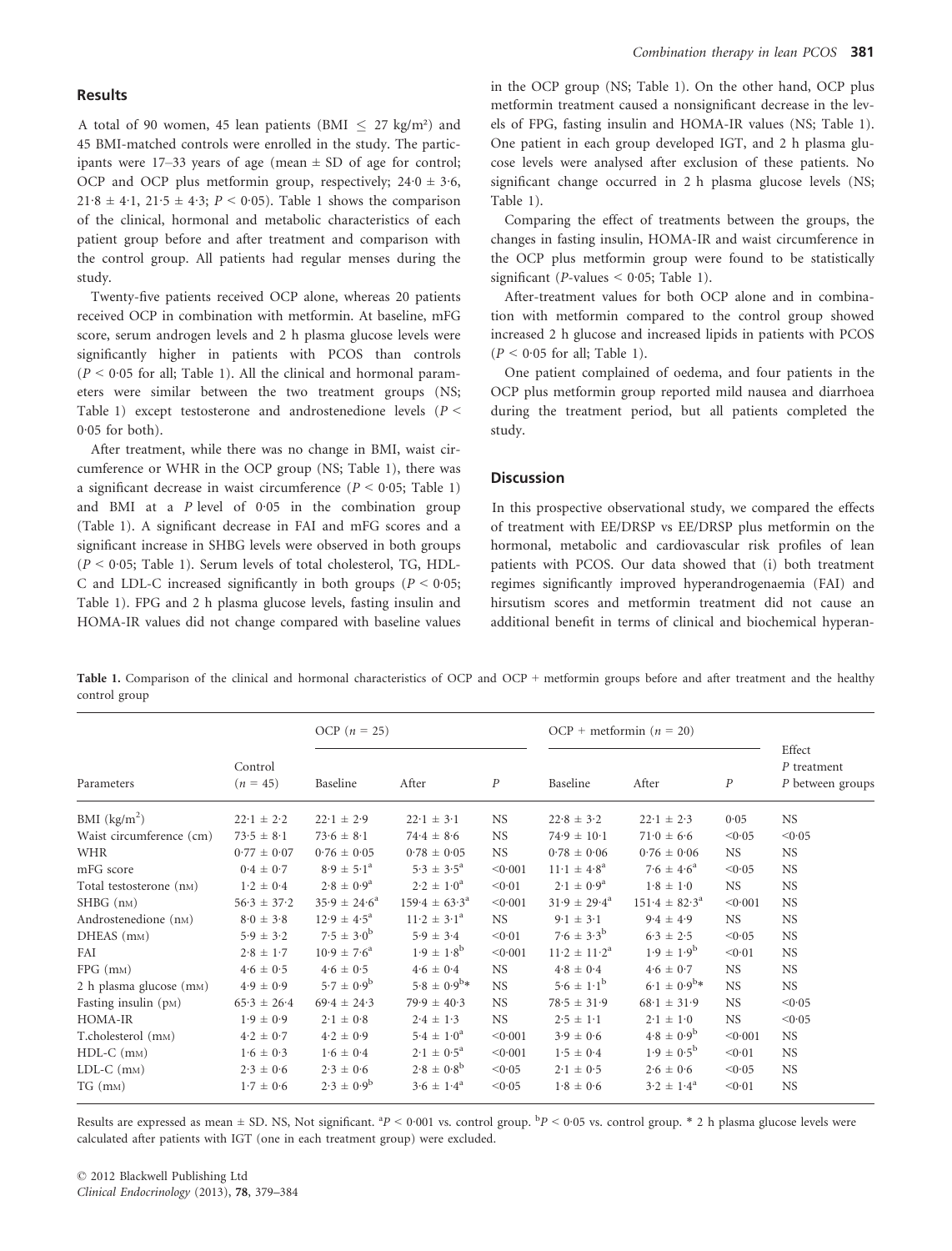drogenism; (ii) EE/DRSP alone did not cause significant weight gain or any change in anthropometric measures, whereas adding metformin caused a decrease in these parameters; (iii) EE/DRSP alone did not change insulin resistance, but adding metformin to the OCP resulted in an improvement in insulin sensitivity; (iv) lipid levels increased significantly in both groups reaching higher levels compared to controls and metformin addition had no beneficial effect on lipids.

The effects of EE/DRSP on hyperandrogenaemia and body weight in our study are consistent with previous studies.7,8,22,25,26 Regarding the effect of DRSP on lipid profile, the data are still inconsistent in that some studies report decreased LDL levels and increased HDL and TG levels, $10,27,28$  whereas others show no significant change in lipid profile.<sup>22</sup> We observed a significant increase in all components of lipid profile.

Considering insulin sensitivity parameters, studies comparing EE/DRSP with another OCP or rosiglitazone shown that EE/ DRSP does not affect insulin sensitivity or glucose tolerance,<sup>7,8,10,26</sup> or even improves these parameters.<sup>22</sup> Our results are in line with previous data and suggest no change in insulin sensitivity with EE/DRSP use in lean normal glucose tolerant PCOS unless it is combined with metformin.

The effect of metformin on hirsutism and hyperandrogenaemia in PCOS shows variability in different studies. In some, no change was observed in hirsutism score in patients with PCOS with metformin monotherapy,<sup>29</sup> whereas significant improvement in hirsutism was reported in others.<sup>30</sup> Metformin administration induced a reduction in FAI and serum testosterone levels in some studies.<sup>13,15,16</sup> Metformin reduces fasting and glucosestimulated insulin levels and decreases ovarian cytochrome  $P450c17\alpha$  activity inducing a reduction in the serum-free testosterone concentration in lean patients with PCOS.<sup>13</sup> Moreover, the inhibitory effect of insulin on the synthesis of SHBG is reduced by decreasing hyperinsulinaemia with metformin treatment for PCOS.<sup>13</sup> On the other hand, a Cochrane review including four randomized controlled trials comparing the effect of metformin vs OCPs in PCOS reported that metformin monotherapy was less effective than OCPs in reducing serum total testosterone levels. $31$  In our study, combining metformin with EE/ DRSP did not show any additional impact on decreasing hirsutism or hyperandrogenaemia.

Metformin either decreases or causes no change in BMI and WHR  $32-36$  and either improves or shows no effect on insulin sensitivity <sup>15,16,32–35,37</sup> when used alone in patients with PCOS. The available data on the effect of meformin in nonobese patients are inconclusive.<sup>13,18,19</sup> Trolle *et al.*<sup>19</sup> reported that nonobese PCOS women did not benefit from metformin. On the other hand, fasting insulin, the area under the insulin curve and serum androgens decreased significantly in nonobese patients with PCOS with metformin monotherapy in other studies.<sup>15,16,18</sup> In our study, we found that adding metformin to OCP might have beneficial effects on insulin sensitivity in lean patients with PCOS. Metformin monotherapy either improves lipid profile or causes no change in patients with PCOS. $32,35,38$  In a meta-analysis by Costello,<sup>31</sup> it was documented that metformin monotherapy significantly decreased TG levels. However, in our study,

metformin, when added to an OCP, did not show a similar beneficial effect on lipids.

Three studies have been published to date comparing OCP and OCP plus metformin combination in patients with PCOS. These studies did not include a healthy control group for comparison at baseline, and EE/DRSP was used in only one of them. The first study by Elter *et al.*<sup>21</sup> evaluated OCP (EE/CA) ( $n = 20$ ) *vs* EE/CA plus metformin ( $n = 20$ ) for 4 months in nonobese patients with PCOS. Combination therapy compared to OCP alone in this study resulted in a significant decrease in BMI and WHR, and similar improvement in testosterone and free testosterone levels. While combination therapy resulted in an improvement in insulin sensitivity, OCP alone did not show an effect in this study. There was no change in lipid profile except for an increase in total cholesterol in the OCP alone group. The second study, by Cibula et  $al.^{20}$ , compared EE/norgestimate  $(n = 15)$  with EE/norgestimate plus metformin  $(n = 13)$  for 6 months in lean and overweight PCOS. In this study, there was no significant change in BMI, WHR, insulin sensitivity measured by euglycaemic clamp or lipids in either group. When comparing the effects of treatments between the groups, only a more pronounced decrease in FAI was found in combination group. In the third study, Fruzzetti et  $al^{22}$  compared EE/DRSP alone  $(n = 16)$  vs in combination with metformin  $(n = 15)$  or CA  $(n = 16)$  for 6 months in both lean and overweight patients with PCOS. The dose of EE was 20 µg in this study. They reported similar improvement in hyperandrogenism in all groups, no change in BMI or WHR in either group, and improvement in insulin sensitivity in OCP alone and OCP plus metformin groups compared to OCP plus CA group. EE/DRSP did not change the lipid profile, whereas EE/DRSP plus metformin significantly increased HDL-C, and EE/DRSP plus CA significantly increased total cholesterol and TG.

Our results are in line with all three studies in that OCP alone and OCP plus metformin have similar effects on hyperandrogenism. Similar to the results of Elter et  $al$ <sup>21</sup> and different from Cibula et al.<sup>20</sup> and Fruzzetti et al.,<sup>22</sup> our data suggest that metformin addition results in a significant decrease in BMI and waist circumference. Our finding of increased lipids in both groups might in part be related to the 30-µg dose of EE in the OCP we used considering that Cibula et  $al.^{20}$  showed similar changes in lipids with an OCP containing 35 µg EE, whereas Fruzzetti et al.<sup>22</sup> failed to show this alteration with an OCP containing 20 µg EE.

An interesting finding in our study is that one patient in each group developed IGT regardless of the use of OCP alone or in combination with metformin. Previous studies in obese PCOS showed an increased conversion rate from normoglycaemia to IGT and diabetes.<sup>39,40</sup> Age, BMI at baseline, family history and gestational diabetes are among the independent risk factors for adverse changes in glycaemia.<sup>39,40</sup> The patients developing IGT in our study were young, had normal BMI and did not have personal history of gestational diabetes or family history of diabetes. Even though a duration of 6 months of any treatment in a small group of patients may not be sufficient to fully evaluate effects on glucose homoeostasis, our results suggest that adding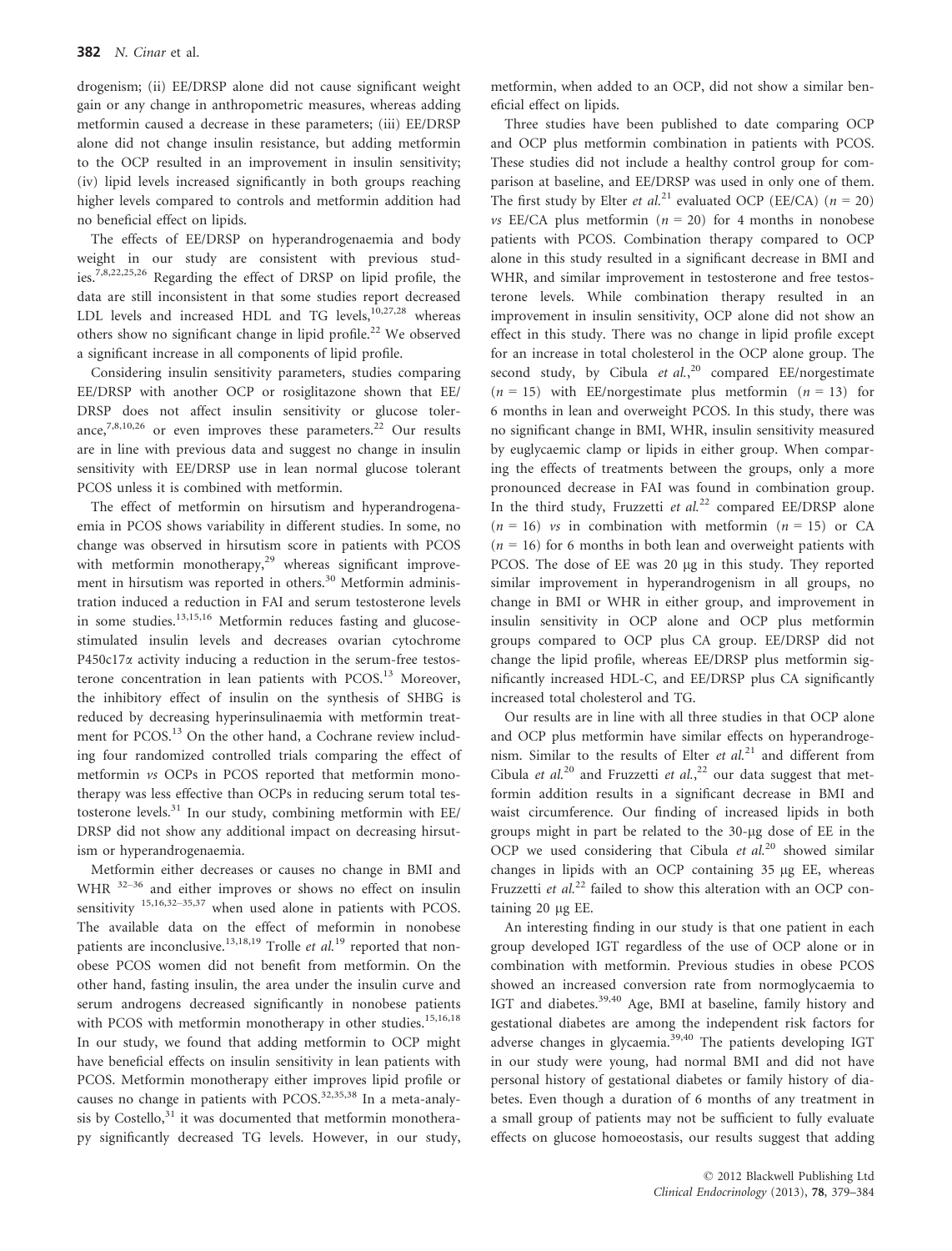metformin to an OCP may not retard or prevent the development of diabetes in PCOS. Longer-term studies with larger sample size including both lean and obese patients are needed to resolve this intriguing question.

A limitation of our study was the lack of randomization. Secondly, our sample size was relatively small although it was similar to previously published studies. Nevertheless, post hoc power analysis showed that our study had 80% power with 5% type 1 error level to detect a clinically significant difference in the primary outcome of hirsutism score. Thirdly, we included only lean patients with PCOS in the study, and our results might not be extrapolated to obese patients with PCOS. Lastly, the duration of our study was relatively short even though it was sufficient to observe improvement in hyperandrogenism and alterations in cardiometabolic risk profile.

In conclusion, our results suggest that the use of EE/DRSP alone or in combination with metformin improves hyperandrogenism in lean PCOS and metformin addition might decrease BMI even in lean subjects. Both EE/DRSP alone and EE/DRSP plus metformin therapies for PCOS are associated with an increase in all components of the lipid profile. Use of EE/DRSP alone in lean patients with PCOS with normal glucose tolerance does not affect insulin sensitivity, while addition of metformin might improve insulin sensitivity parameters.

## Disclosure statement

The authors have nothing to disclose.

## References

- 1 Ehrmann, D.A. (2005) Polycystic ovary syndrome. New England Journal of Medicine, 352, 1223–1236.
- 2 Legro, R.S. (2003) Polycystic ovary syndrome and cardiovascular disease: a premature association? Endocrine Reviews, 24, 302–312.
- 3 Fauser, B.C., Tarlatzis, B.C., Rebar, R.W. et al. (2012) Consensus on women's health aspects of polycystic ovary syndrome (PCOS): the Amsterdam ESHRE/ASRM-Sponsored 3rd PCOS Consensus Workshop Group. Fertility and Sterility, 97, 28–38.  $e25$
- 4 Yildiz, B.O. (2008) Oral contraceptives in polycystic ovary syndrome: risk-benefit assessment. Seminars in Reproductive Medicine, 26, 111–120.
- 5 Vrbikova, J. & Cibula, D. (2005) Combined oral contraceptives in the treatment of polycystic ovary syndrome. Human Reproduction Update, 11, 277–291.
- 6 Shulman, L.P. (2002) Safety and efficacy of a new oral contraceptive containing drospirenone. Journal of Reproductive Medicine, 47, 981–984.
- 7 Guido, M., Romualdi, D., Giuliani, M. et al. (2004) Drospirenone for the treatment of hirsute women with polycystic ovary syndrome: a clinical, endocrinological, metabolic pilot study. Journal of Clinical Endocrinology and Metabolism, 89, 2817–2823.
- 8 Pehlivanov, B. & Mitkov, M. (2007) Efficacy of an oral contraceptive containing drospirenone in the treatment of women with polycystic ovary syndrome. European Journal of Contraception and Reproductive Health Care, 12, 30–35.
- 9 Mancini, F., Cianciosi, A., Persico, N. et al. (2010) Drospirenone and cardiovascular risk in lean and obese polycystic ovary syndrome patients: a pilot study. American Journal of Obstetrics and Gynecology, 202, 169. e1-8.
- 10 Kriplani, A., Periyasamy, A.J., Agarwal, N. et al. (2010) Effect of oral contraceptive containing ethinyl estradiol combined with drospirenone vs. desogestrel on clinical and biochemical parameters in patients with polycystic ovary syndrome. Contraception, 82, 139–146.
- 11 Lord, J.M., Flight, I.H. & Norman, R.J. (2003) Metformin in polycystic ovary syndrome: systematic review and meta-analysis. British Medical Journal, 327, 951–953.
- 12 Baillargeon, J.P., Jakubowicz, D.J., Iuorno, M.J. et al. (2004) Effects of metformin and rosiglitazone, alone and in combination, in nonobese women with polycystic ovary syndrome and normal indices of insulin sensitivity. Fertility and Sterility, 82, 893–902.
- 13 Palomba, S., Falbo, A., Zullo, F. et al. (2009) Evidence-based and potential benefits of metformin in the polycystic ovary syndrome: a comprehensive review. Endocrine Reviews, 30, 1–50.
- 14 Palomba, S., Falbo, A., Giallauria, F. et al. (2010) Effects of metformin with or without supplementation with folate on homocysteine levels and vascular endothelium of women with polycystic ovary syndrome. Diabetes Care, 33, 246–251.
- 15 Orio, F., Palomba, S., Cascella, T. et al. (2005) Improvement in endothelial structure and function after metformin treatment in young normal-weight women with polycystic ovary syndrome: results of a 6-month study. Journal of Clinical Endocrinology and Metabolism, 90, 6072–6076.
- 16 Orio, F., Manguso, F., Di Biase, S. et al. (2007) Metformin administration improves leukocyte count in women with polycystic ovary syndrome: a 6-month prospective study. European Journal of Endocrinology, 157, 69–73.
- 17 Harborne, L., Fleming, R., Lyall, H. et al. (2003) Metformin or antiandrogen in the treatment of hirsutism in polycystic ovary syndrome. Journal of Clinical Endocrinology and Metabolism, 88, 4116–4123.
- 18 Maciel, G.A., Soares Junior, J.M., Alves da Motta, E.L. et al. (2004) Nonobese women with polycystic ovary syndrome respond better than obese women to treatment with metformin. Fertility and Sterility, 81, 355–360.
- 19 Trolle, B., Flyvbjerg, A., Kesmodel, U. et al. (2007) Efficacy of metformin in obese and non-obese women with polycystic ovary syndrome: a randomized, double-blinded, placebo-controlled cross-over trial. Human Reproduction, 22, 2967–2973.
- 20 Cibula, D., Fanta, M., Vrbikova, J. et al. (2005) The effect of combination therapy with metformin and combined oral contraceptives (COC) versus COC alone on insulin sensitivity, hyperandrogenaemia, SHBG and lipids in PCOS patients. Human Reproduction, 20, 180–184.
- 21 Elter, K., Imir, G. & Durmusoglu, F. (2002) Clinical, endocrine and metabolic effects of metformin added to ethinyl estradiolcyproterone acetate in non-obese women with polycystic ovarian syndrome: a randomized controlled study. Human Reproduction, 17, 1729–1737.
- 22 Fruzzetti, F., Perini, D., Lazzarini, V. et al. (2010) Comparison of effects of 3 mg drospirenone plus 20 mug ethinyl estradiol alone or combined with metformin or cyproterone acetate on classic metabolic cardiovascular risk factors in nonobese women with polycystic ovary syndrome. Fertility and Sterility, 94, 1793– 1798.